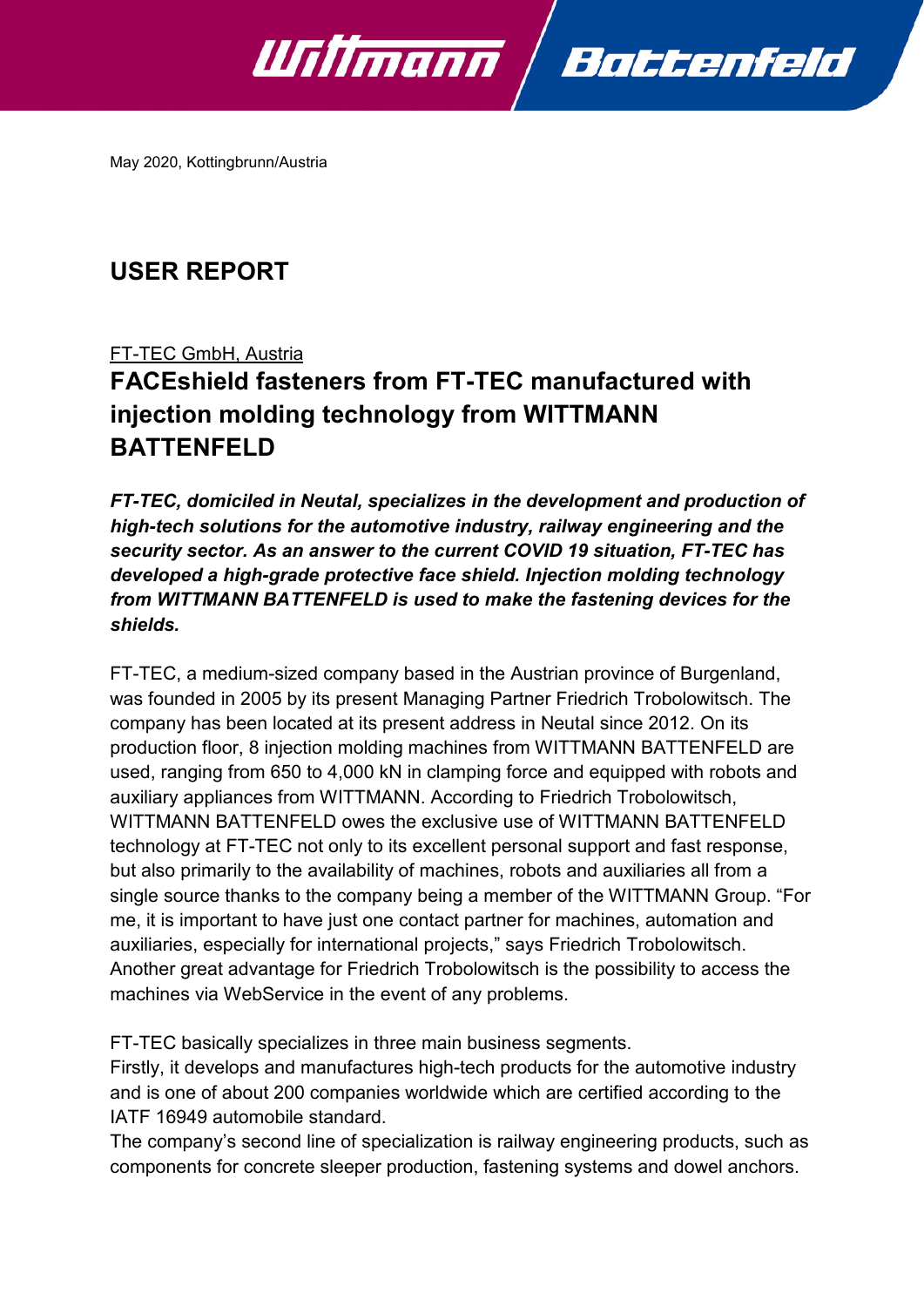In this sector, FT-TEC holds the HPQ certificate (Manufacturer-related Product Qualification) from the German railway company Deutsche Bahn AG. Thirdly, FT-TEC supplies emergency systems for the shipping industry and special fishery products. Worth mentioning in the fishery sector, for example, is an inductively rechargeable crab catcher which operates with light, sounds and vibration and partly replaces the bait fish which would otherwise have been used. For this product, FT-TEC won an innovation award in 2019. The emergency devices for the shipping industry are man-over-board (MOB) systems. The appliance developed by FT-TEC is the world's smallest MOB system licensed for professional navigation.

Battenfeld

Willmann

A new high-tech product FT-TEC is currently working on is an emergency device for 5G networks in the NB IoT (Narrowband Internet of Things) segment. The company's project partner is Deutsche Telekom AG, the customer is T-Mobile.

The COVID 19 crisis prompted FT-TEC to develop a protective face shield covering the eyes, nose and mouth. In this context, it was important for Friedrich Trobolowitsch to stick to his philosophy of creating a high-quality product which is not only fit for everyday use, but also meets the most stringent requirements for medical technology and is thus also suitable for use in hospitals and nursing care environments. Consideration of its environmental impact was not neglected either.

With the help of 3D printing, an appropriate design was created which differs from other models on the market primarily by the fact that the shields are less strongly bent and consequently offer more freedom of movement. Series production was started in mid-April.

To meet the high quality requirements, exclusively face shields made of PETG are used. This type of PET modified with glycol offers extremely high transparency, low viscosity and high impact resistance. The attributes of this material allow the exchangeable and recyclable face shields to be cleaned with disinfectants containing alcohol. The shields are cut to size from rolled sheet and given the required form by a laser cutter

FT-TEC makes the fasteners for the shields by injection molding with equipment from WITTMANN BATTENFELD. The material used is POM, a resin ideally suited for the production of high-precision parts due to its excellent dimensional stability. Fasteners are currently produced from recycled POM in white, red, black and blue. The respective molds, a single-cavity mold used on a machine with 650 kN clamping force and a 4-cavity mold fitted onto a machine with 1,100 kN clamping force, have come from the Burgenland-based company HWB Horitschoner Werkzeugbau.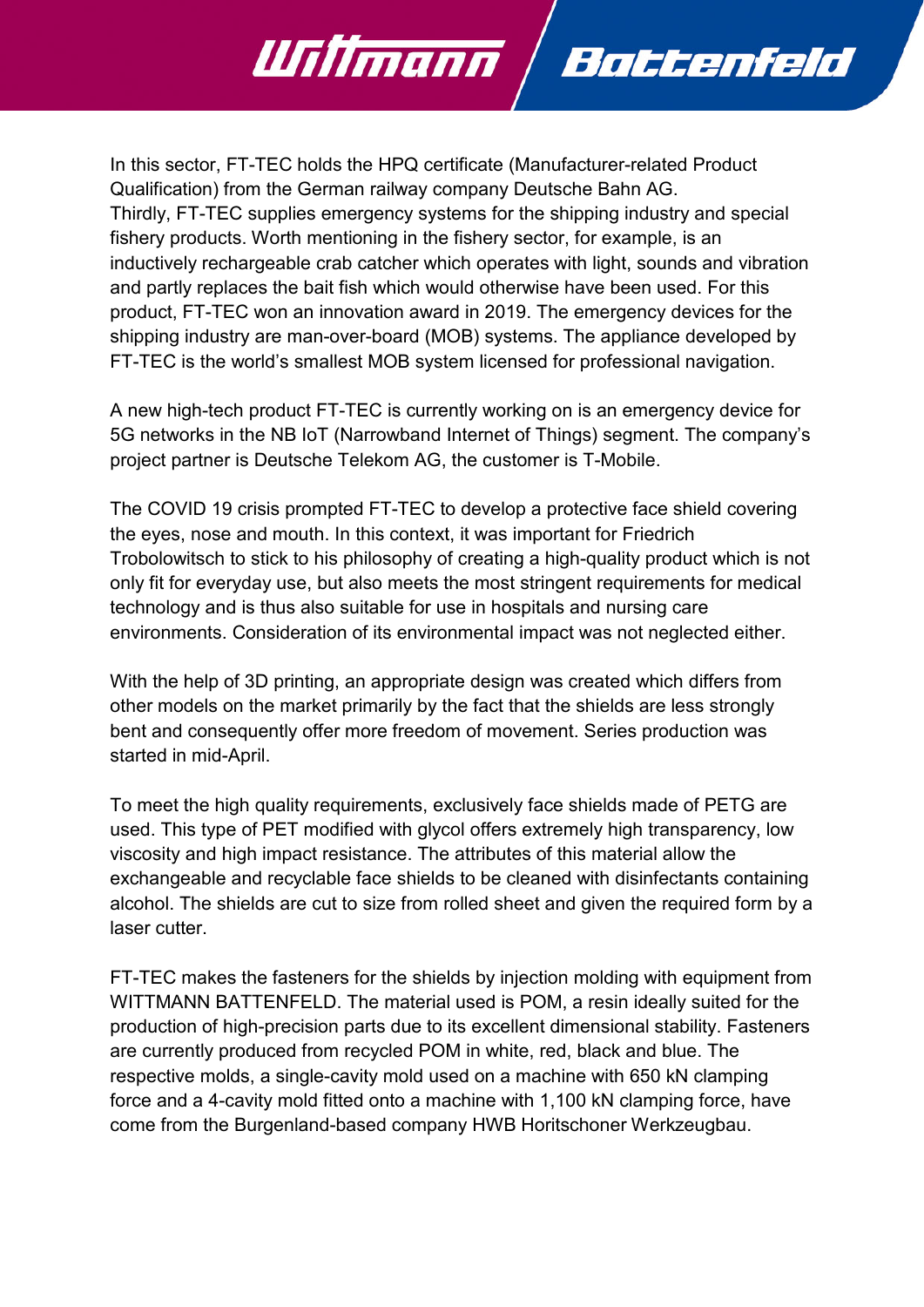

The face shields can be printed individually with an alcohol-resistant UV printing toner. The finished products are packaged at FT-TEC and can be purchased via the web shop [https://www.faceshield.at.](https://www.faceshield.at/)

In addition to the standard models, the company makes special models to fit children. The present daily production capacity stands at about.25,000 units.

As a next step, FT-TEC is planning to develop a new product for the medical sector. These models will be suitable for intensive care medicine, where protective goggles are required to be worn as well.



**Fig. 1:** from the left: Christoph Schweinberger, Sales WITTMANN Kunststoffgeräte, Roland Pechtl, Sales WITTMANN BATTENFELD and Friedrich Trobolowitsch, CEO FT-TEC, with fasteners made of recycled POM for the FACEshield (Photo: WITTMANN BATTENFELD)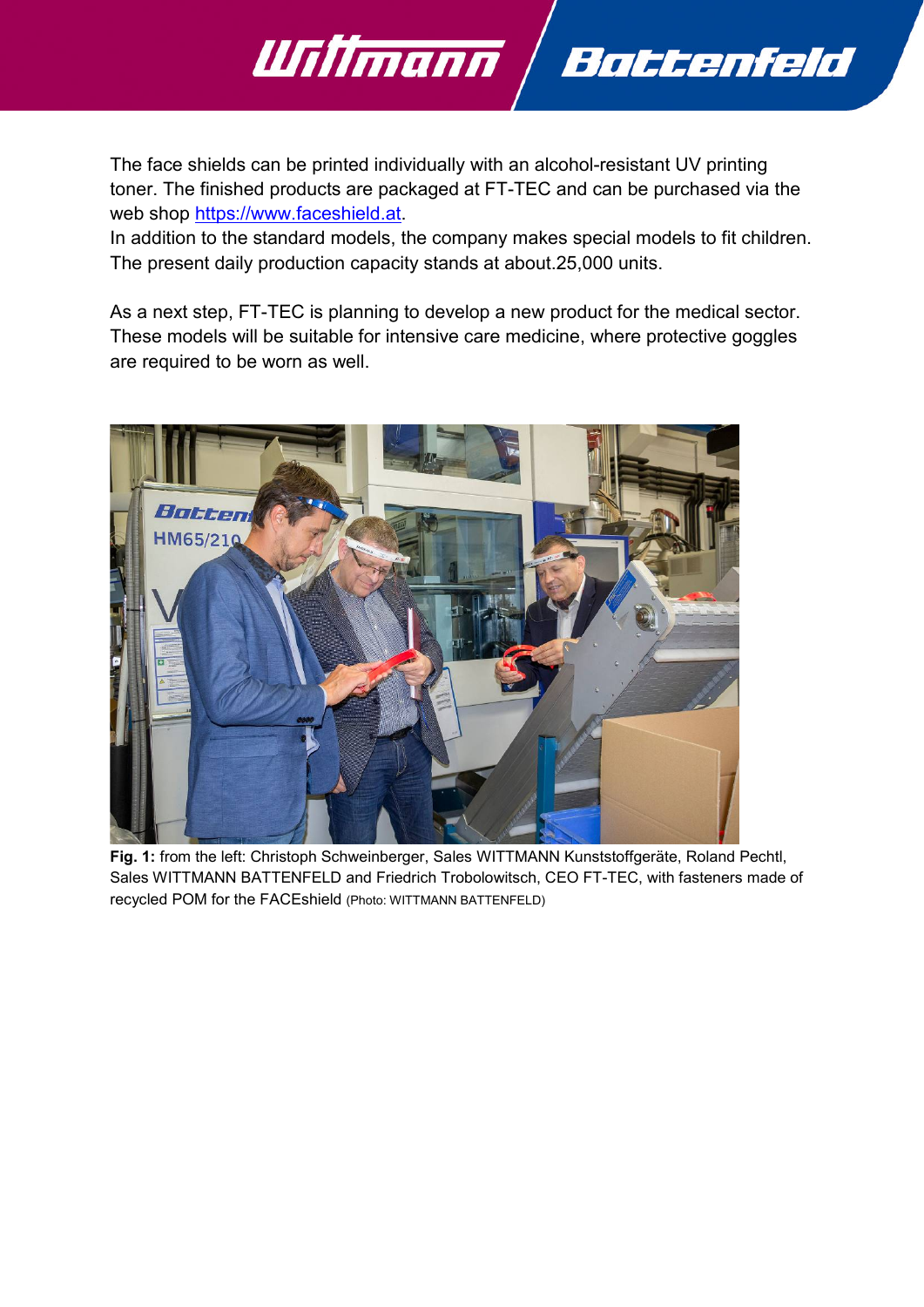



**Fig. 2:** The FACEshield fasteners are produced in 4 colors. (Photo: WITTMANN BATTENFELD)



**Fig. 3:** Finished FACEshields (Photo: WITTMANN BATTENFELD)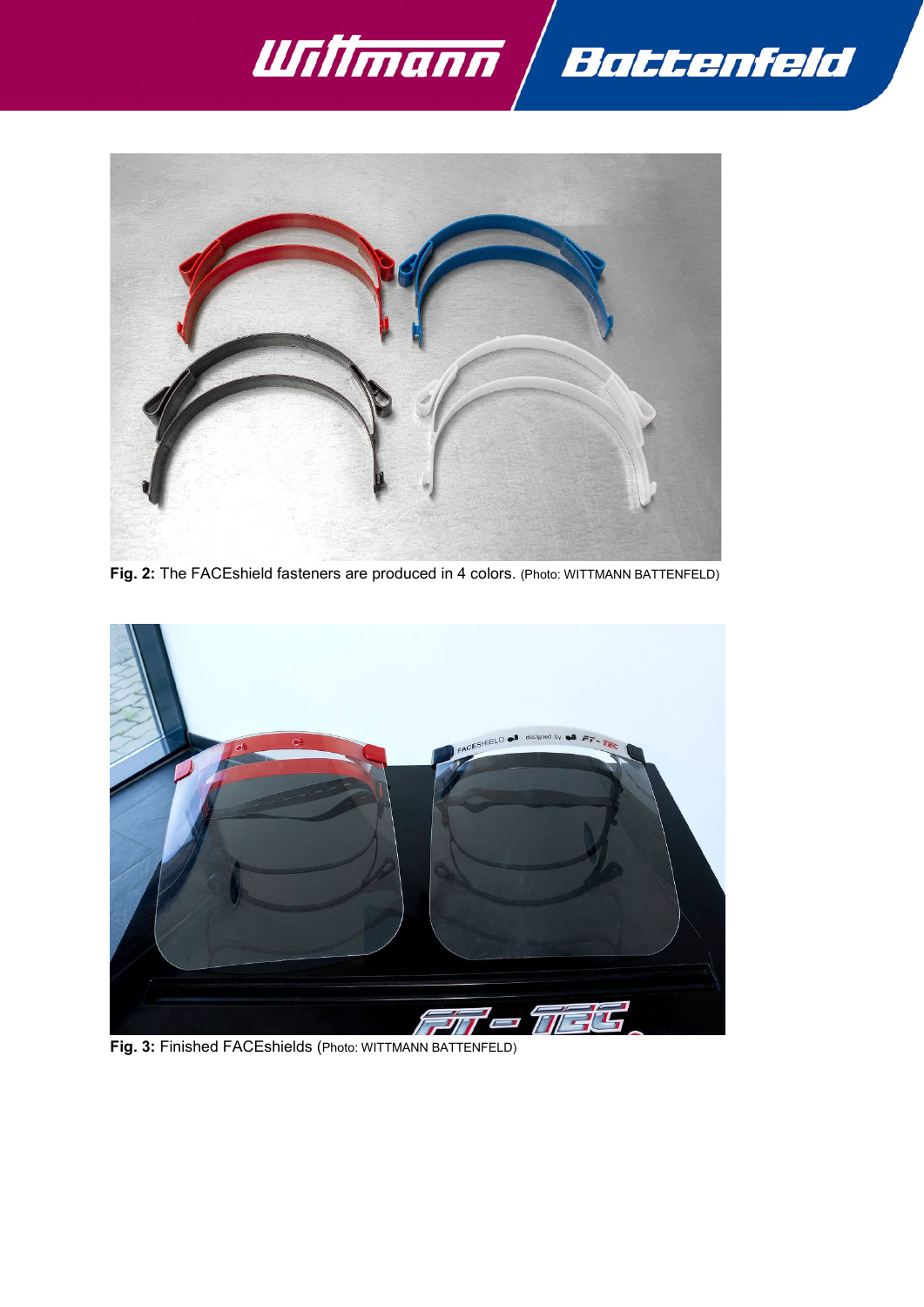



**Fig. 4:** Friedrich Trobolowitsch, CEO of FT-TEC, with a finished product ready for shipment (Photo: WITTMANN BATTENFELD)

#### **The WITTMANN Group**

The WITTMANN Group is a worldwide leader in the production of injection molding machines, robots and auxiliaries for the plastics processing industry, headquartered in Vienna/Austria and consisting of two main divisions: WITTMANN BATTENFELD and WITTMANN. They jointly operate the companies of the group with eight production plants in five countries, and its additional sales and service companies are active with 34 facilities on all important plastics markets around the world.